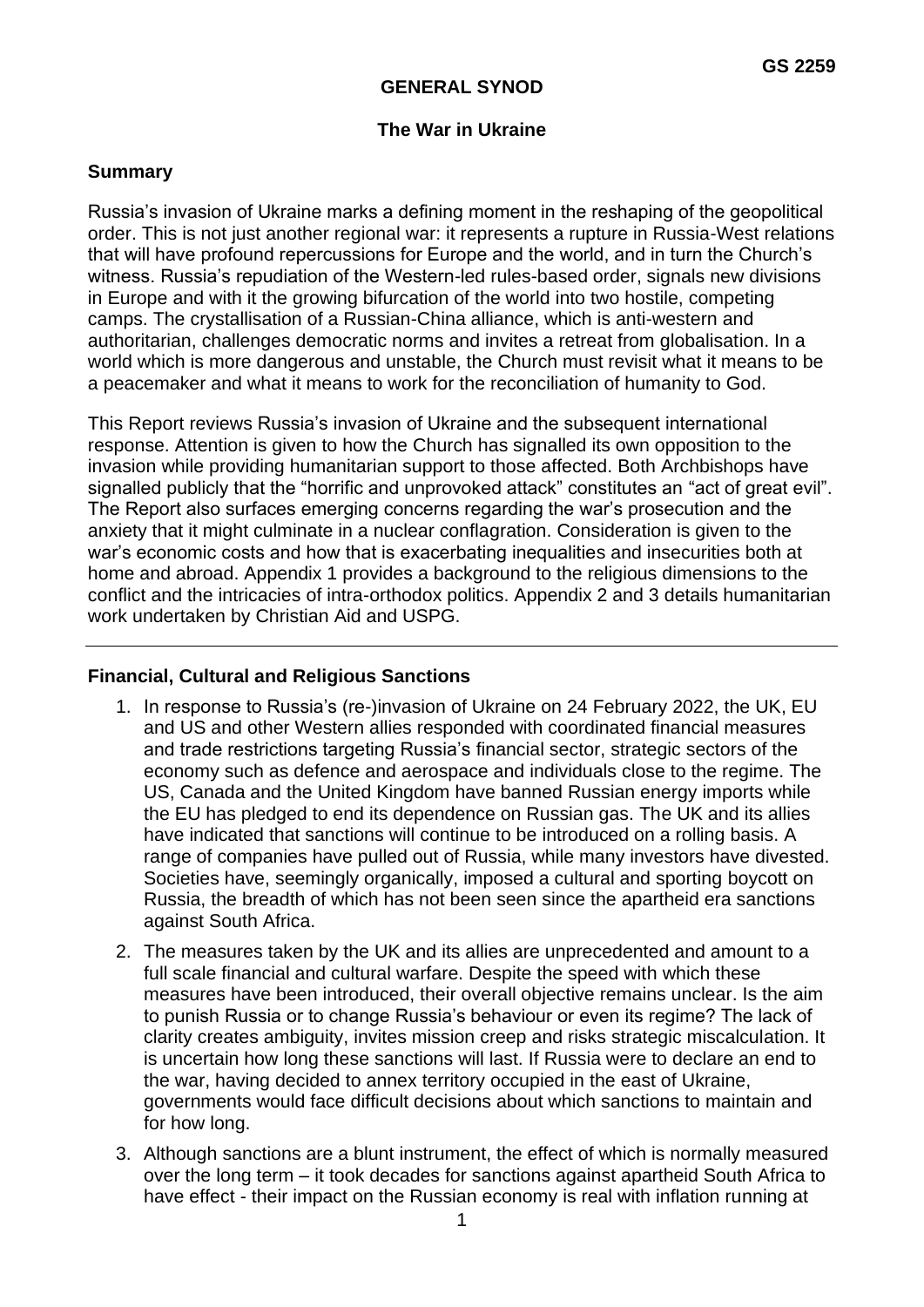over 20% and its GDP expected to contract by over 10% this year. Questions arise as to whether the indiscriminate nature of these measures, which target not just the government and senior officials but all Russians, helps Ukraine and how much it just hurts the Russian people? Given the Russian government's authoritarian nature, insufficient democratic space exists for Russians to exercise their opposition to the war. Imposing punitive measures which affect all Russians, whatever their view, risks provoking resentment and fuelling nationalism.

- 4. Questions such as these will become more pronounced the longer the war persists. For the moment, however, Bishops have supported the sanctions package. They have also pressed the Government to take measures to strip illicit Russian money from the UK financial system and to end the way that this money has been put to use in extending patronage and influence across a wide sphere of the British establishment. The inclusion of a second Economic Crime Bill in the Queen's Speech is a positive step, but bodies like Transparency International indicate that even with this Bill significant gaps will remain in Britain's defences against dirty money.
- 5. Following the invasion, the Church Commissioners and the Church of England Pension Board exited all of its current holdings in Russian companies and have made no further investments in Russian companies. This decision was taken in line with its established policy on investments in occupied and disputed territories. Prior to this decision, holdings across portfolios in Russian companies represented approximately 0.16% of total investment. No investments were held in Russian sovereign debt. Meanwhile, Total, the French energy company, has announced it will stop buying Russian crude and diesel following pressure from investors, including the Pensions Board and Commissioners.
- 6. The Russian Orthodox Church has not escaped censure for its alleged support of the war. In May, the EU imposed a travel and asset ban on Patriarch Kirill for his support of the invasion. While the Russian Orthodox Church suspended its membership of the Conference of European Churches over 15 years ago on doctrinal differences, there have been no formal moves as yet to suspend the Russian Orthodox Church from the World Council of Churches. Despite the deep disappointment, even anger, that many feel with the support Patriarch Kirill has offered the Russian government – Pope Francis has warned Patriarch Kirill of becoming the Kremlin's 'altar boy' - such a move remains unlikely given the high threshold of votes needed to trigger such action. The WCC is a global ecumenical body that includes many churches from non-European countries that have remained unaligned in this conflict. At a time of renewed international division, the WCC provides a vehicle for critical dialogue and engagement. This space will become more valuable the longer the conflict persists and the more the world divides into opposing camps.
- 7. The relationship between the Anglican Chaplaincy in Moscow and the Russian Patriarchate remains good, with offers of help from the Patriarchate to the Chaplain should he need it. The Chaplaincy is not unaffected by sanctions on Russia. Diplomatic channels also remain open between the Office of the Archbishop of Canterbury and that of Patriarch Kirill. Episcopal channels remain open with the Russian Ambassador on a range of issues, such as the role of Russian peacekeepers in Nagorno Karabakh. No decision has yet been made about inviting the Russian Orthodox Church to attend the Lambeth Conference or not. This decision resides with the Archbishop of Canterbury. No steps have been taken to make any canonical judgement about the status of the Orthodox Church of Ukraine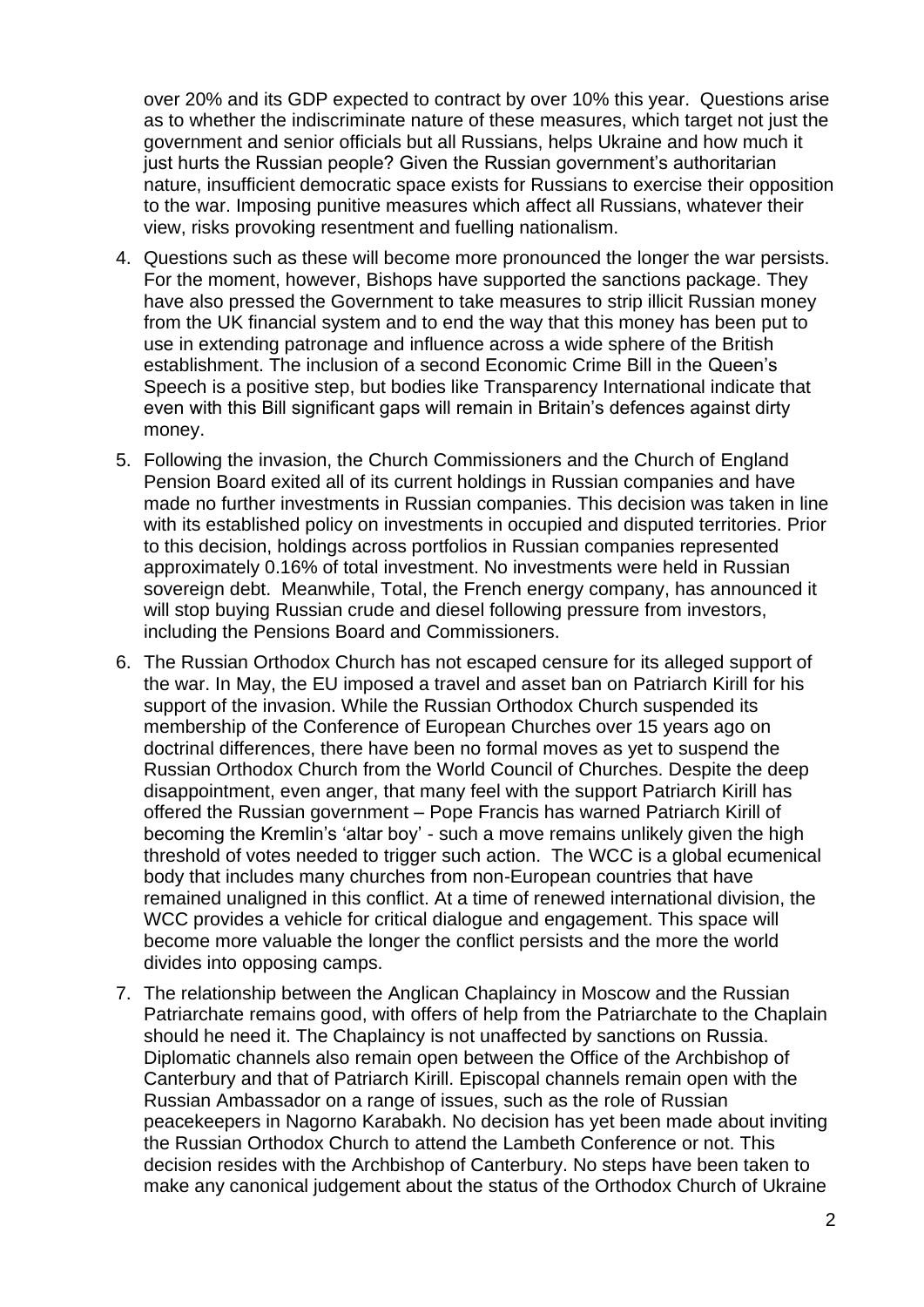Kyiv Patriarchate) as this is an intra orthodox question that remains unresolved, but consideration is being given to bringing it, even if only informally, into the Church's ecumenical contacts.

## **Military Assistance to Ukraine**

- 8. Since Russia's invasion of Ukraine several NATO members, including Britain, have supplied lethal weapons to Ukraine. The UK government has been clear that there is no prospect of any UK or NATO forces providing active military support in Ukraine itself and no NATO country has proposed putting troops on the grounds. The government has remained coy about the scale and type of weaponry supplied, citing 'operation security reasons', but it has made clear that any support is for short range and clearly defensive capabilities and that they do not constitute strategic weapons that pose a threat to Russia itself. Throughout the conflict the government has been cognisant of the risks of miscalculation and how existential the situation could quickly become if parties miscalculate and things escalate unnecessarily.
- 9. Ukraine has a legitimate right to self-defence and to seek international assistance in doing so. This objective is at variance with the emphasis given in some quarters to militarily defeating Russia or degrading Russia's military such that it no longer poses a strategic threat. If this latter objective gains currency it risks seeing Britain being drawn into a protracted proxy war with Russia that could compound significantly the war's costs to Ukraine and its people. It would be morally problematic to oppose a reasonable agreement to end the war and spare the people of Ukraine further terrible suffering in the hope of securing additional advantage through a protracted conflict. The overarching aim must be to end the war as soon as possible on terms that reflect Ukraine's sovereign independent status. The long term goal should be that Ukraine controls all its territory, but it does not necessarily follow that military force should be used to liberate Crimea or even all of the eastern Donbas region. Some of these goals might be better served through diplomacy and the selective easing of sanctions.
- 10.A situation in which NATO moves from assisting Ukraine to defend itself, to one with a wider geo-strategic objective is perhaps the surest of ways to invite strategic miscalculation. President Putin has a track record, when feeling cornered, of doubling down rather than backing down. This character trait allied to a nuclear doctrine which has as its central tenet the concept of 'escalate to de-escalate' - a concept that allows Russia the limited first use of non-strategic nuclear weapons in order to end a low-level conventional conflict in their favour – is a dangerous combination. It is worth remembering the number of times during the Cold War when a nuclear exchange was avoided because of the wisdom and caution shown by statesmen on both sides. Similar responsible statecraft is vital today. The US, Russia, France and the UK made a public commitment with China, back in January 2022 that since "a nuclear war cannot be won, it should never be fought". This commitment needs to be honoured.
- 11.Weakening Russia militarily can be no substitute for the longer term objective of negotiating with Russia a more far reaching security treaty and framework for Europe more broadly. There can be no workable arrangements beyond war and crisis if Russia in not involved in a major way. Such an effort needs to avoid the missteps in NATO/Russian relations that have occurred since the end of the Cold War and avoid, as has happened so often in Europe, of negotiating a peace that sows the seeds for a future conflict. Though nothing can excuse or justify what President Putin has done, Western policy makers have treated Russia as the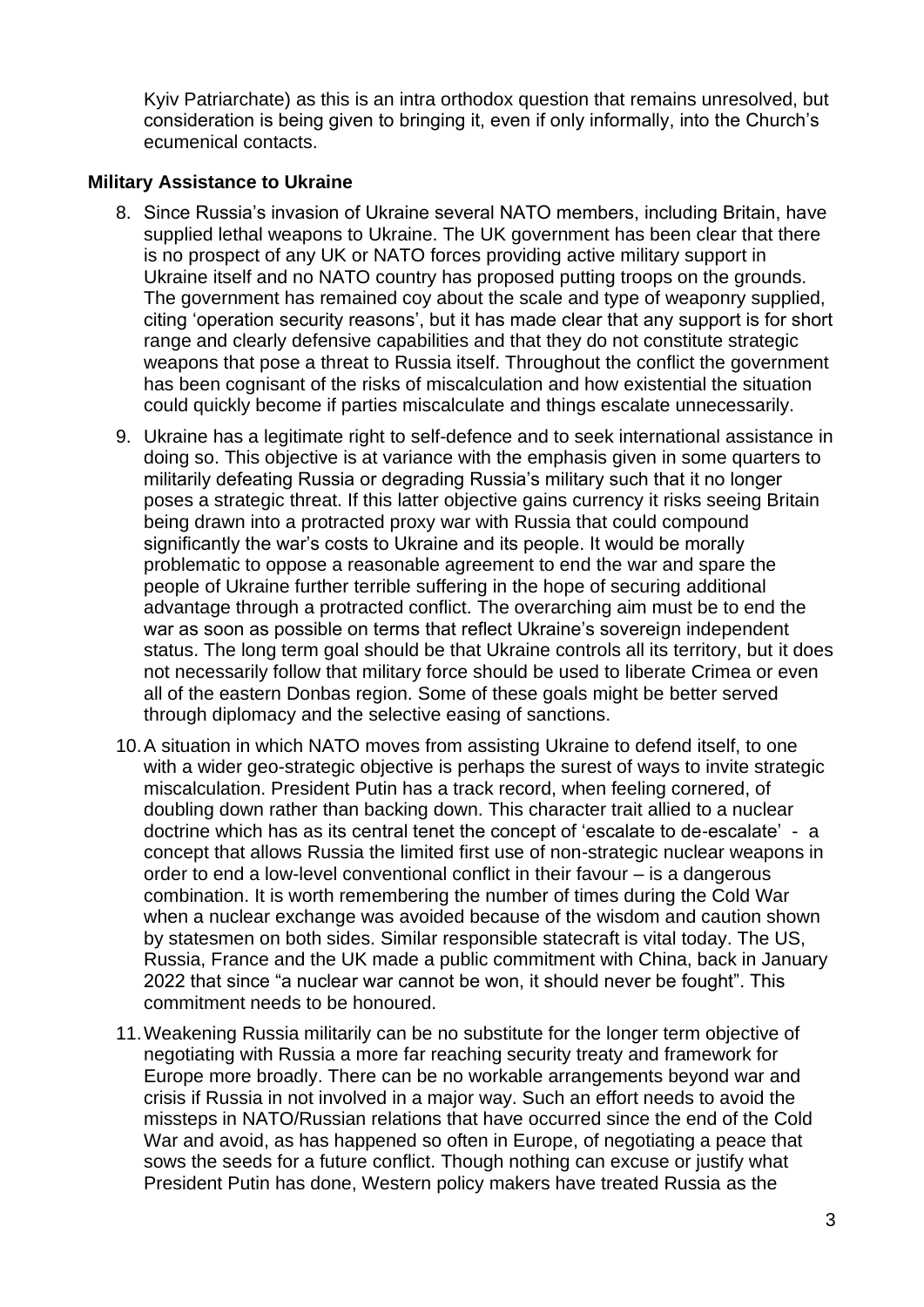defeated Cold War power and all too often sought to subordinate Russian influence in Europe. They have often implied that membership of NATO and/or the EU is synonymous with belonging to Europe. The Diocese in Europe reminds us that Russia is very much part of Europe.

## **Responding to the humanitarian crisis**

- 12.The war in Ukraine has caused the largest mass movement of people in Europe since 1945. 7.7 million people have been internally displaced inside Ukraine while an estimated 15.7 million people are in urgent need of humanitarian assistance and protection. More than 5 million people, mostly women and children have fled the country. 5 months into the war the intensity of the fighting continues to trigger fear and large-scale displacement inside Ukraine and to neighbouring countries, while simultaneously exacerbating the humanitarian needs of those who are internally displaced or remain in heavily affected areas. As the war continues to morph so the needs of those affected by the crisis will change.
- 13.The Church is responding to the wider humanitarian effort in 2 ways. The [Disaster](https://www.dec.org.uk/appeal/ukraine-humanitarian-appeal)  [Emergency Committee'](https://www.dec.org.uk/appeal/ukraine-humanitarian-appeal)s (DEC) appeal, which brings together 15 leading UK aid charities, including Christian Aid, Tearfund, CAFOD and World Vision, has issued an emergency appeal for Ukraine. This Appeal has raised over £300 million. Complementary to the DEC appeal, [USPG and the Diocese in Europe launched an](https://ukraine-emergency-appeal.raisely.com/)  [appeal to aid those in need.](https://ukraine-emergency-appeal.raisely.com/) This appeal has raised over £200,000 and is being used to support the front-line relief work of Anglican chaplaincies across Europe. Details of both appeals are set out in Appendix 2 and 3.

## *The refugee picture in the UK*

- 14.The UK, unlike the EU and other states, did not waive visas that is to say it did not open its borders to Ukrainians but instead introduced two defined visa routes to allow Ukrainians to enter the country. It is important to note that these are not strictly speaking refugee schemes – though we use that term as shorthand. Ukrainians coming over are not being offered refugee status or protections, but a visa which will give them up to 3 years leave to remain in the UK with access to the welfare state and benefits, including healthcare and education, and full access to employment.
- 15.There are two visa routes. Unlike other refugee schemes, neither are capped the UK will accept as many as apply. There is a family scheme. This allows permanently settled Ukrainians in the UK, or British citizens with Ukrainian relatives to bring their relatives over, with the assumption being the relative in the UK will be responsible for their accommodation. As of the 11th of May there have been 37,500 visas issued on this scheme, and 19,500 Ukrainians have arrived.
- 16.The other scheme is the 'Home for Ukraine' scheme. This scheme requires a UK sponsor and Ukraine beneficiary to apply jointly with the UK sponsor providing 6 months rent free accommodation. This scheme opened several weeks later than the family scheme and got off to a slow start but has (again as of 11th May) now seen 64,800 visas issued and 26,600 confirmed arrivals in the country.

### *Church response to the refugee crisis*

17.On the 15th of March the Church published a toolkit on responding to Ukraine. This toolkit which has been updated regularly as government guidance has changed includes information and advice on how to give, act and pray in relation to the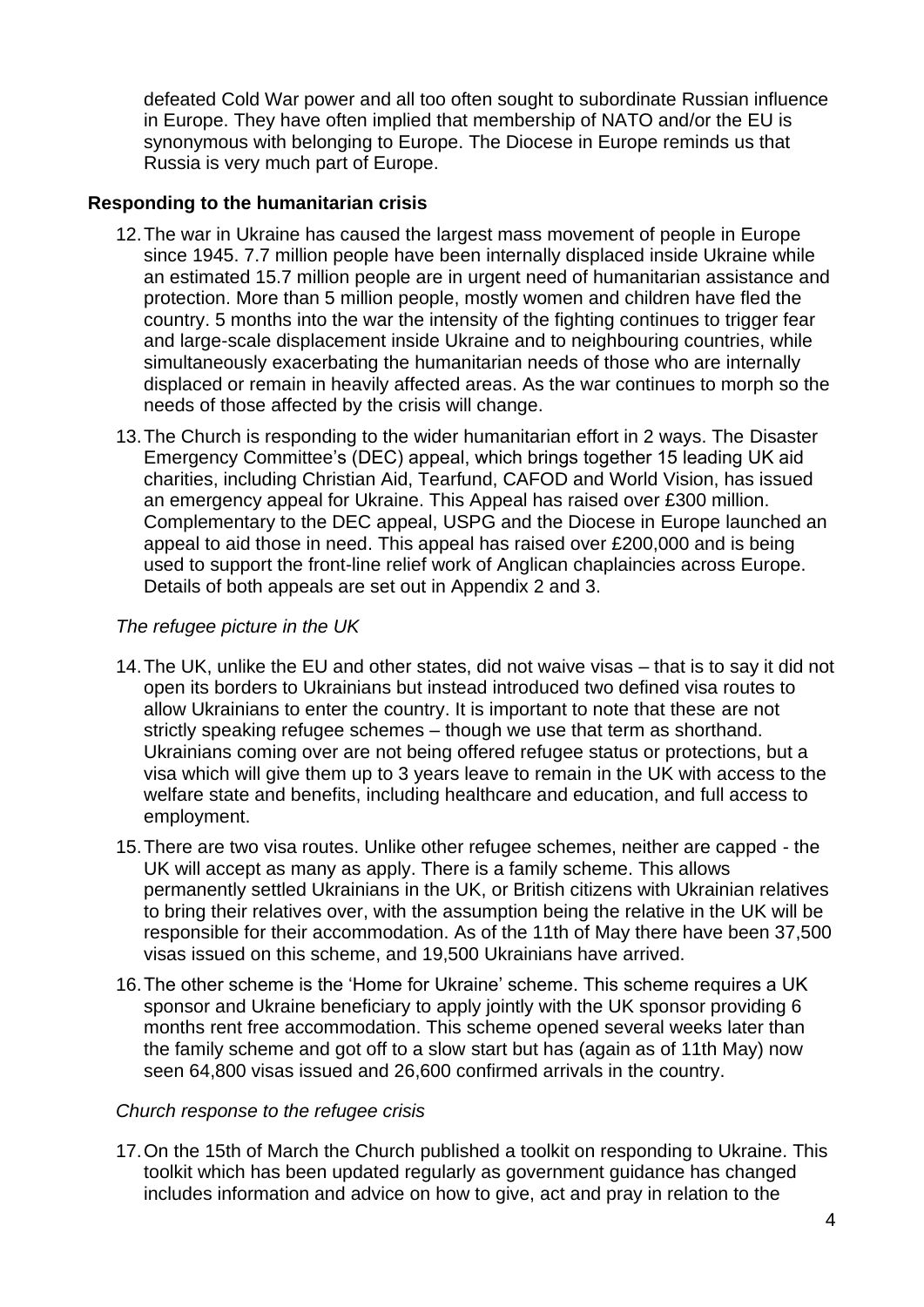invasion of Ukraine, including details and advice on how to be involved in sponsorship schemes. It also contains prayer and theological resources for churches. Also, on the 15th of March and also on the Church of England's 'War in Ukraine' page on the website the Church published safeguarding considerations for those considering being involved in the sponsorship scheme. This has been supplemented further with a checklist and guidance which has been sent to all dioceses on things to bear in mind before starting sponsorship arrangements.

- 18.The Church's National Community Sponsorship Representative (Domenica Pecoraro) and Home Affairs Adviser (Ben Ryan) hosted an information evening for churches with an interest in engaging with sponsorship. Both have also been available to provide advice and contact between dioceses and government officials as the schemes have continued to evolve and be refined. Individual dioceses have operated different systems according to local need and links on sponsorship arrangements. Several dioceses have partnered with Citizens UK to provide matching at scale between potential hosts and guests. Others have encouraged matching through links with the local Ukrainian community or via partners including Refugees at Home and RESET.
- 19. In June, with support from ecumenical partners and in dialogue with government officials the Church submitted a proposal to government to provide a safety net scheme. This would seek to support Local Authorities with a list of approved back up hosts for situations where the original match between sponsor and guest has broken down. This was designed with government officials and other stakeholders in response to a growing awareness of breakdowns in matching which were leaving Ukrainian guests homeless and putting an additional strain on local government. We are awaiting further details on how this might proceed.

### **A European conflict with unintended global consequences**

- 20.Russia's invasion of Ukraine is exacerbating food and energy security. International food and fuel prices have increased sharply since the onset of the conflict. Together, Russia and Ukraine supply 30 percent of wheat and 20 percent of maize to global markets. The conflict has cut-off supplies from Ukraine's ports with the result that global food prices are almost 30% higher than the same time last year. By pushing up local inflation, high costs of imported energy reduces consumers' purchasing power and poor households' access to food.
- 21.The effect of this squeeze on household income is already evident in the UK with a notable increase in families relying on food banks, but it is also being felt in poorer countries, especially those already facing financial stress because of COVID. The UK public are broadly supportive of the Government's handling of the conflict, but this could change if the resulting economic uncertainty becomes drawn out. The political repercussions of this situation on poor and middle-income countries should not be underestimated. When food prices rose in 2008 it sparked the Arab Spring and in turn the Syrian civil war. Russia's invasion of Ukraine has sown the seeds of a crisis that will be felt well beyond Europe's border, but if left unaddressed could see increased refugee flows to Europe from North Africa and the Middle East.
- 22.All of this poses a distinct set of challenges to the Church. Beyond the impact the conflict might have on Church giving, its repercussions require a joined-up response from the Church that does not seek to play the domestic off against the international, but rather recognises that international solidarity with Ukraine needs to be matched with a national solidarity to ensure that those most in need can stay warm and do not go hungry. It requires the Church to be aware of the broader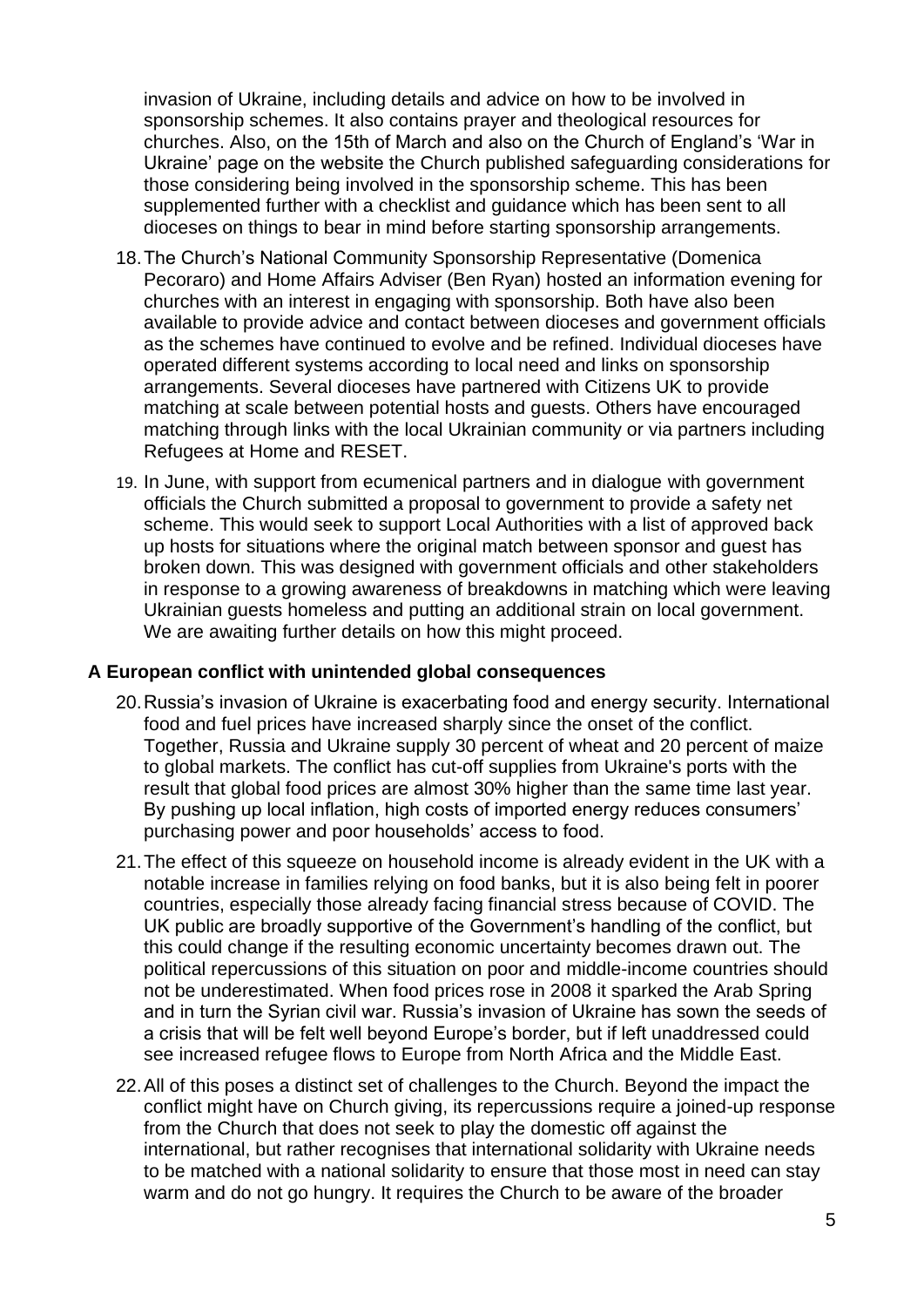picture and ensure that a concern with Ukraine does not crowd out a response to others, further afield, also affected by the crisis. Whatever the economic pressures faced by their own electorates, western governments must now help crisis-hit emerging and developing countries far better than they have done in the fight against Covid. Those with the broadest shoulders must be encouraged to bear the greater costs.

## **Long term policy implications**

- 23.Whatever happens in Ukraine over the coming months, the war will have long-term implications that reach far beyond its border. Even if the world looks increasingly divided into opposing and hostile camps, it will be important to find new ways of cooperation to resolve some of the common challenges, like climate change, that humanity faces. Western governments need to avoid linking the entire relationship with Russia to its actions in Ukraine, given that Russia can affect other Western interests, such as limiting the nuclear and missile capabilities of Iran and North Korea. Protecting the possibility of selective cooperation will require sophisticated and nuanced diplomacy.
- 24.For the UK, the war presents some tough strategic decisions. The 2020 Integrated Defence and Security Review, which gave shape and substance to the Government's post-Brexit understanding of Global Britain, signalled a pivot away from Europe to the Indo-Pacific and a corollary investment in cyber security. At the moment, Britain's armed forces are at their smallest since the Napoleonic Wars, and Britain has no framework Treaty with the EU to cooperate on defence and security matters.
- 25.If European security is now the pressing national security priority for the UK, then this will require a realignment of policies and resources. At the moment, there are too many priorities chasing too little cash. More importantly, the UK will need to find new forums beyond NATO for agreeing European security. The transformations taking pace in European defence spending and thinking could see Britain wielding less influence in NATO if it cannot find a better way to work with the EU. Britain needs a new framework that seeks to work with the EU on security, as well as through other NATO and other European security structures.
- 26.These shifts pose opportunities as well as risks for the Church. The fluidity of events and the reopening of debates considered settled, invites a reimagining of Britain's role in Europe and the world. While there will be a renewed focus on defence and security, such a focus should not crowd out wider considerations of what constitutes the European and global common good. Nor should it foreclose efforts to advance discussions on issues such as nuclear disarmament or geographical concerns like South Sudan where the Church has long standing concerns, but which might find less public and political bandwidth.

The Rt Revd Nick Baines, The Bishop of Leeds (Lead Bishop Foreign Affairs)

June 2022

# **Published by the General Synod of the Church of England © The Archbishops' Council 2022**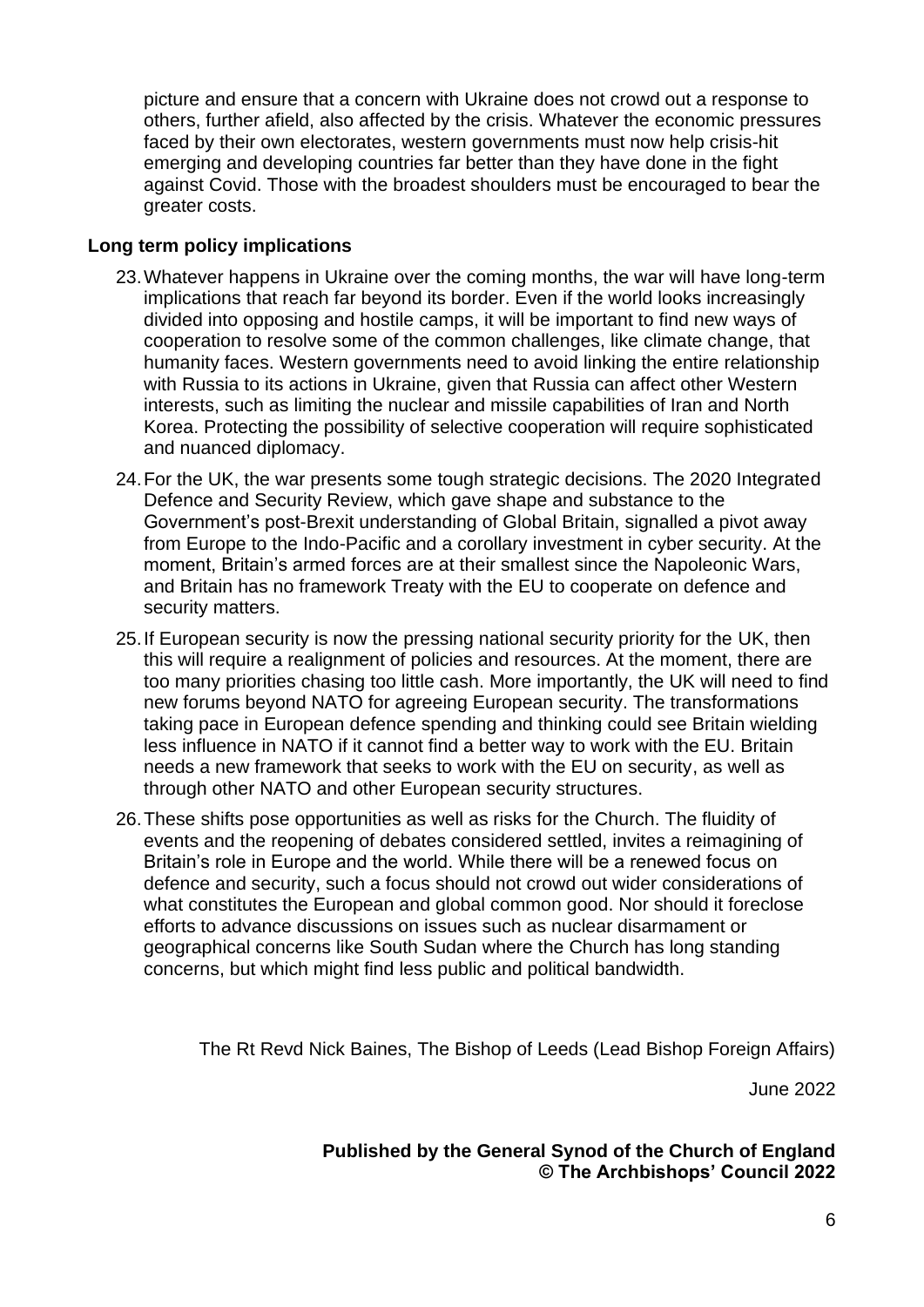1. There is a religious dimension to the Russian invasion of Ukraine. This is easy to spot but less easy to understand. In this short brief there are three important dates: 988, 1686 and 2018. The central question is whether the church and people of Ukraine are or are not part of the church and people of Russia.

# *The Baptism of Rus'*

- 2. In the tenth century a pagan Slavic people known as the Kievan Rus' lived-in present-day Russia, Belarus and Ukraine. In c 988 St Vladimir, the ruler of the Rus', converted to Christianity, was baptised and brought the rest of the people to baptism also. This event is known as the 'Baptism of Rus' and occurred in or near Kyiv. This is seen to the present day as a watershed moment in Russian history and one which, in the minds of some, unites the people of Russia, Belarus and Ukraine as the successors of the Kievan Rus' and as a single, Orthodox Christian, Russian people. Such is the importance of Vladimir that he is given the epithet 'Equal to the Apostles'. Also, as Kyiv was the centre of the lands of the Rus', it has a special status in Russian self-identity (not wholly dissimilar to the importance of Kosovo in Serbian self-identity).
- 3. Over the next few hundred years empires came and went, peoples moved around and borders changed. In the sixteenth century a part of the church in modern-day western Ukraine came into communion with Rome. Nowadays the Ukrainian Catholic Church is one of the fourteen Eastern Catholic Churches sui juris in communion with the Catholic Church and easily the largest of these, with a membership of around 5 million. The seat of this church has moved from Lviv in the west to Kyiv.

### *The Rise of Moscow and of the Ottomans*

4. The next important date is 1686. Disputes over what happened at this time formed the basis of the arguments in 2018 about the independence of the Ukrainian Orthodox Church. One side of the story is that, with the expansion of the Ottoman Empire the Ecumenical Patriarch was not able to get to Kyiv for the consecration of a new Metropolitan and so asked the Patriarch of Moscow (the Moscow Patriarchate had been granted autocephaly – that is self-government - in 1589) to do so, but without the assumption that the church in Ukraine would become dependent on Moscow. The other side of the story is that, for whatever reason, the Ecumenical Patriarch in 1689 transferred authority over the Ukrainian Church to Moscow. Practically speaking, Kyiv did begin to look ecclesiastically to Russia and the difficulty of communication with Constantinople in Ottoman times to some extent forced this.

### *Modern day Ukraine and the Tomos of Autocephaly*

5. In more recent history the territory currently covered by Ukraine has, like much of central and eastern Europe, been controlled by different powers, not least the Soviet Union: under which the church was oppressed. There were moves in the early 1990s to set up an independent Orthodox Church in Ukraine (the Kyiv Patriarchate), which led to one split with Moscow. In 2019 the Kyiv Patriarchate and the existing Autocephalous Orthodox Church of Ukraine merged to form the new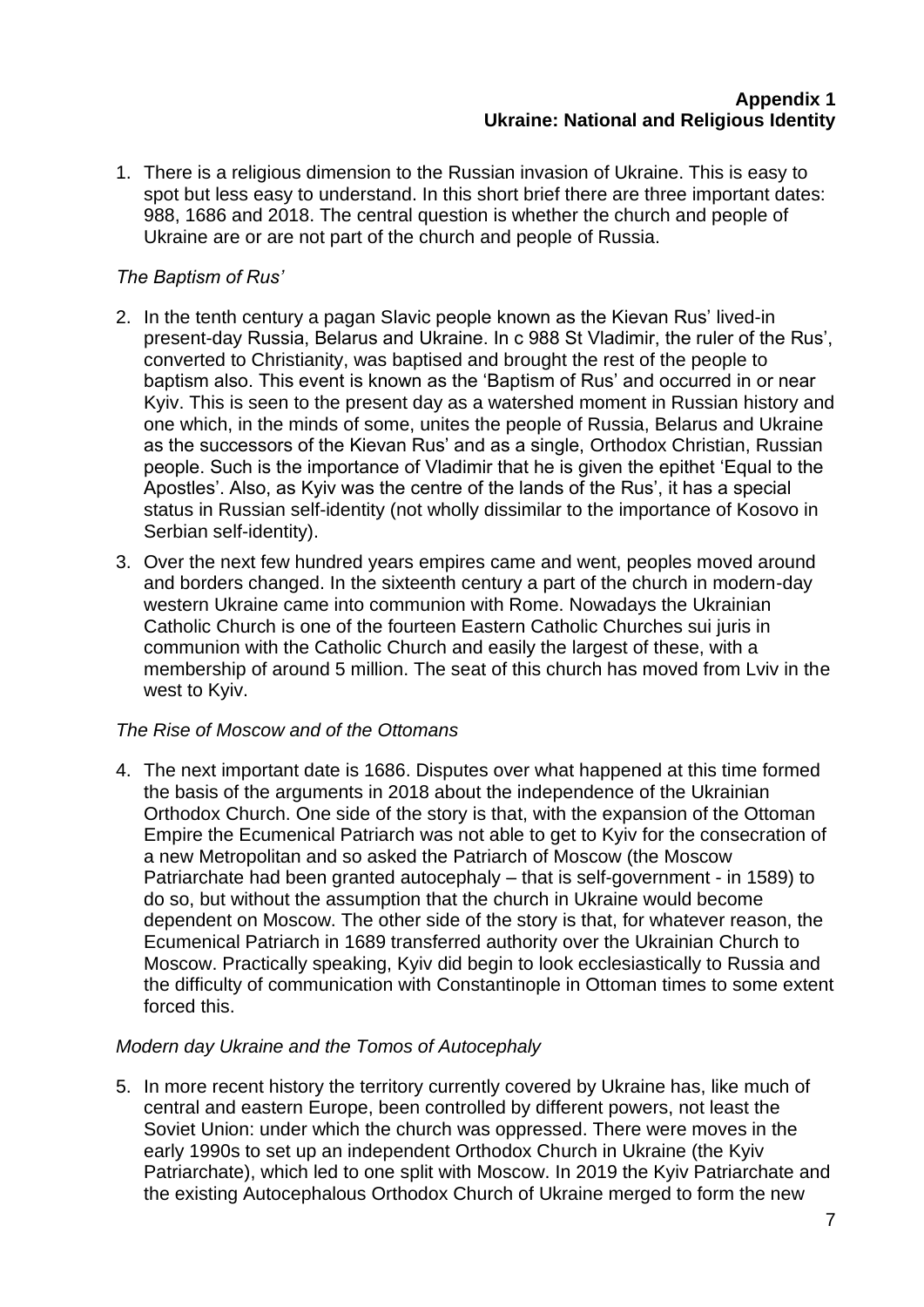Orthodox Church of Ukraine. This is separate from the Ukrainian Orthodox Church (Moscow Patriarchate), known as the 'Moscow Church'.

- 6. We remember, as well that in the West of Ukraine, from the Polish border through Lviv and beyond, the Catholic Church (mainly Eastern Catholic Church) is stronger and as one moves East the Orthodox becomes stronger.
- 7. After the annexation of Crimea in 2014 President Poroshenko of Ukraine was instrumental in pushing for a decisive break with Moscow and the establishment of a self-governing (autocephalous) Orthodox Church of Ukraine. This happened in 2018 when the Holy Synod of Constantinople decided that the Ecumenical Patriarch should grant a 'tomos' (decree) of autocephaly and erect the new church under the leadership of Metropolitan Epiphany of Kyiv. This move caused a new schism between Moscow and Constantinople.

### *Conclusion*

8. We see in Ukraine and Russia a clash of two world views in which statehood, nation and church are united. In the Russian view as expressed (pretty much directly) by President Putin and Patriarch Kirill, these are one people in one church and, as essentially one nation, the descendants of Rus' naturally look to Moscow for civil and religious leadership. In the alternative view Ukraine is a sovereign state with territory, borders and a distinct national identity and view of history. For example, Moscow was not even founded until nearly two centuries after the Baptism of Rus'. The independence of the Orthodox Church of Ukraine from Moscow is part of the evidence for this wider independence and natural, given that most (if not all) sovereign nations in the traditional orthodox territories have their autocephalous churches.

> **Rev Dr Will Adam Director of Unity, Faith and Order Deputy, Secretary General Anglican Communion Office**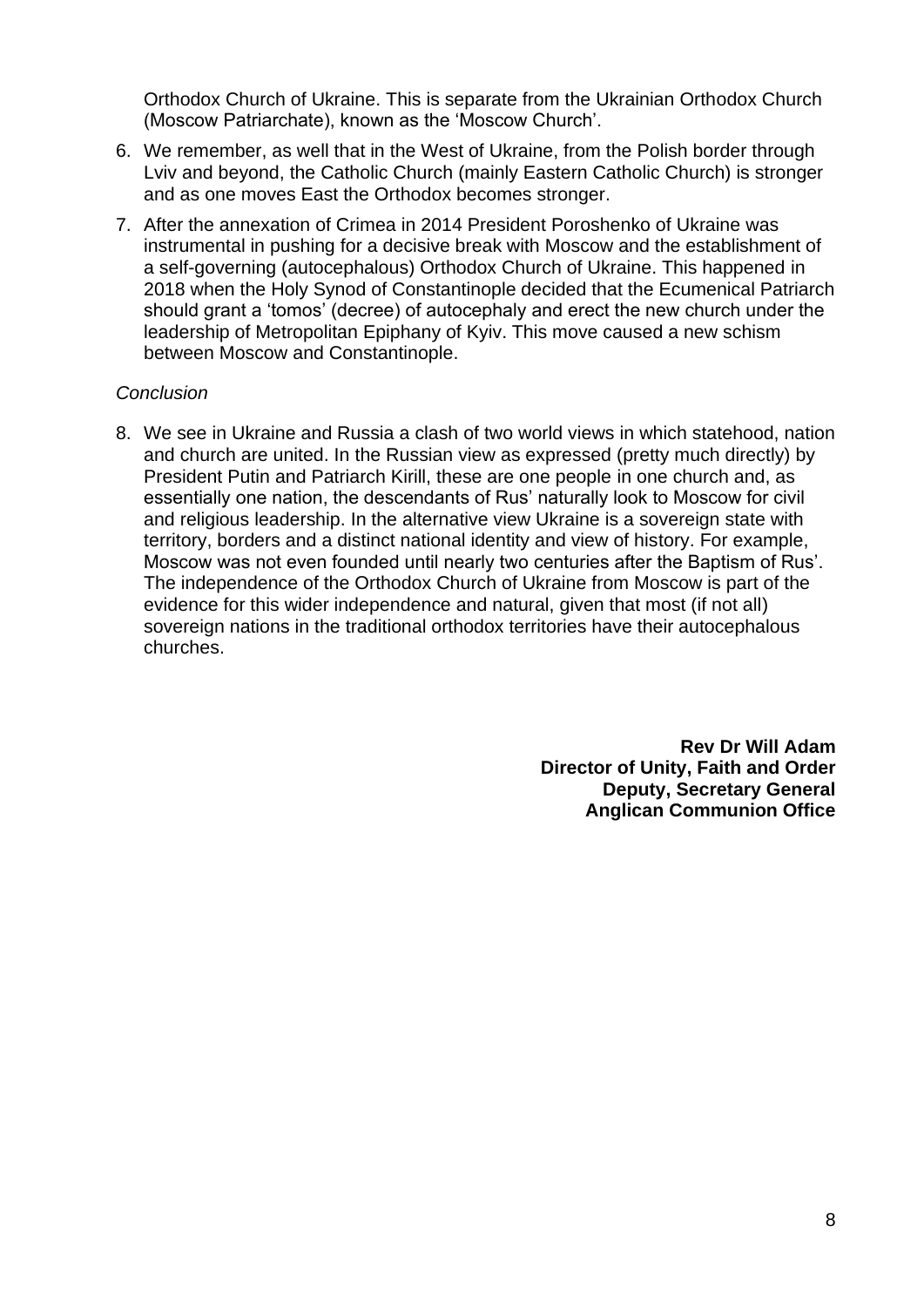- 1. Over five million people have fled their homes so far to escape conflict in Ukraine. Leaving behind jobs, belongings and loved ones, they are in urgent need of shelter, food and water.
- 2. Intense conflict in Ukraine is threatening the lives and livelihoods of civilians across the country, causing hundreds of thousands to flee. Heavy fighting, shelling and air strikes have destroyed homes. Families have been separated. People have been injured. Lives have been lost. Critical infrastructure such as health facilities, water supplies and schools have also been damaged or destroyed.
- 3. At Ukraine's borders with Poland, Romania, Hungary, Slovakia and Moldova, huge numbers of people are arriving with only what they can carry. In many places there are long waits to cross and scant facilities waiting for them on the other side, with temperatures dropping below freezing overnight.
- 4. There have been increasing media reports of racism against black people and people of colour who are being refused access to relief, aid and the right to cross the border to safety.
- 5. Patrick Watt, Christian Aid's new CEO, has stated: "Ukraine is witnessing a terrible humanitarian tragedy. After an eight-year war, thousands of lives have been lost and hundreds of thousands have been displaced. All-out war is putting many more at risk. Our message is simple: immediately agree a ceasefire and unequivocally commit to protect civilians and key services. All parties must abide by international humanitarian law."

### **How is Christian Aid Responding**

- 6. A humanitarian appeal has been launched by the Disasters Emergency Committee (DEC) and has raised over £300 million to date. As a member, Christian Aid is working together with other DEC charities and their local partners in Ukraine and across the border in neighbouring countries, like Hungary and Romania, to meet the immediate needs of over 100,000 people fleeing the conflict. This includes food, water, medical assistance, protection, trauma care and essential household items including warm clothes and blankets.
- 7. Christian Aid is working primarily through two ACT Alliance partners: Hungarian Interchurch Aid (HIA) in Ukraine and Hungary, and Swiss Church Aid (HEKS) in Ukraine, Hungary and Romania, to offer assistance to IDPs and to refugees, as well as Crown Agents, a UK-based organisation providing immediate health supplies in Ukraine. The programme plans to target women, children, older people, people with disabilities and other vulnerable groups such as Roma people and members of the LGBTQI communities.
- 8. Christian Aid's key priorities over the coming days and weeks include:
	- *Medical support –* life saving medical equipment will be delivered to Ukrainian hospitals including 4,500 first aid kits, 4,500 trauma kits, 100 oxygen machines, 34 infant incubators, 125 patient monitors, 9,100 thermal blankets, and 1,500 doses of neonatal medicines. Additional medicines and medical supplies will be provided to local health care centres including over the counter medicines, vitamins, bandages and disinfectants.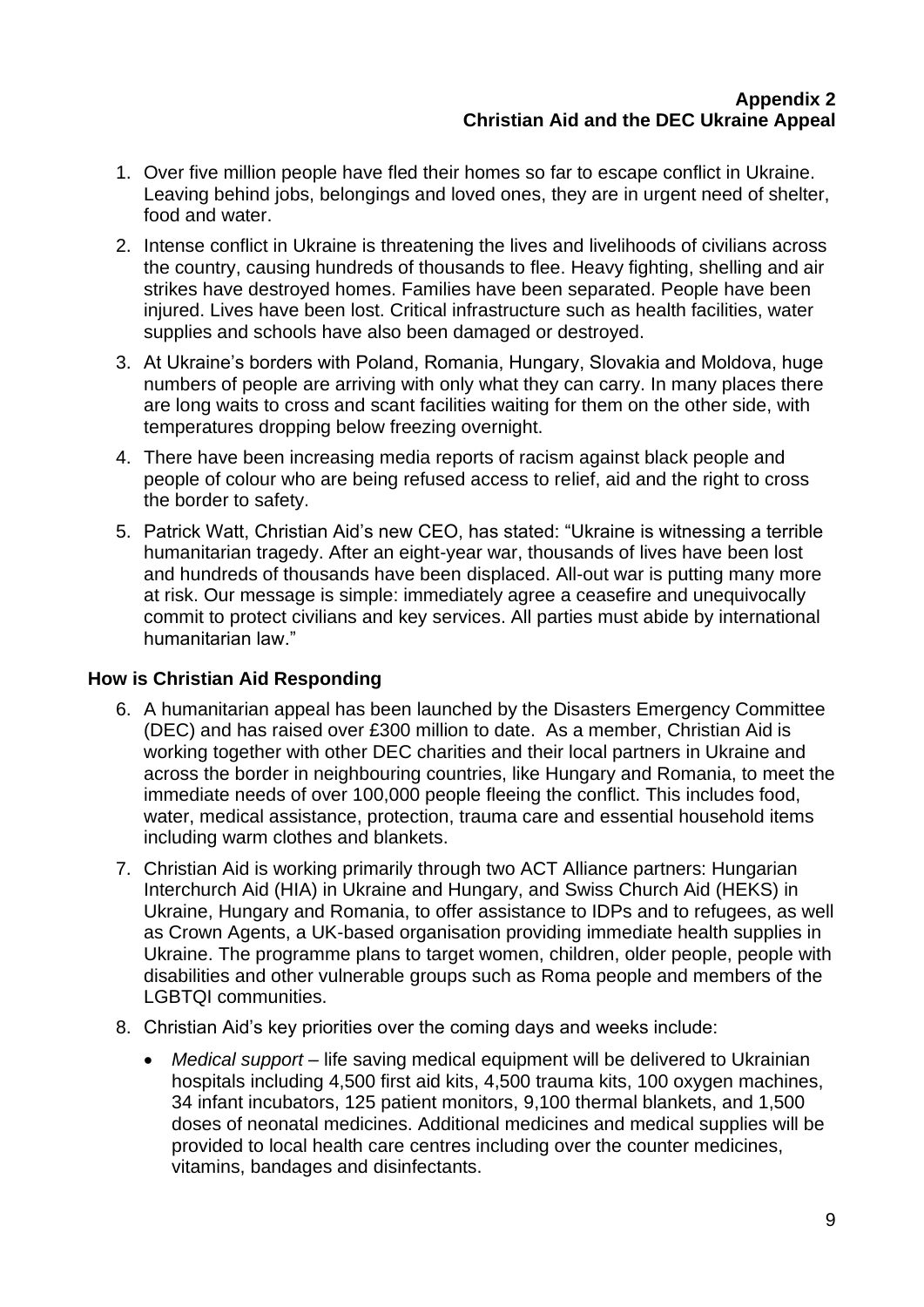- *Distributing food –* Food is being distributed in Ukraine, Hungary and Romania for families forced to flee their homes. This includes canned food, flour, sugar, oil, rice, pasta, biscuits, long-life milk, tea and oatmeal. The food packages will be distributed to over 3,300 refugee families in Hungary and Romania. In Ukraine, 4,000 families will be provided food packages supplemented with fresh fruits from local farmers. In addition, community kitchens and food stands will provide hot meals and groceries for 5,000 people.
- *Refugee help points –* Christian Aid is supporting help points, transit centres and short term community centres that provide vital support to tens of thousands of refugees. It will provide shelter and hygiene kits to 800 refugee families via these centres. The kits contain vital items such as towels, clothes, blankets, sanitary towels, washing powder and soap. In Romania, it will provide temporary accommodation to 3,600 refugees. In addition, we will restore shower blocks, provide additional toilets, improve water supplies and adapt the centres for older people and people with disabilities.
- *Cash assistance –* Christian Aid is empowering people to address any remaining urgent needs by providing cash grants. In Ukraine, cash grants totalling £100,000 will be provided to pay for items such as blankets and clothes. It will also provide grants to community groups of up to £6,000 to fund community led responses. These grants will be available in Ukraine and Hungary to 236 groups reaching over 22,300 people.
- *Supporting vulnerable groups* In order to address the specific needs of vulnerable groups, we are setting-up safe spaces in communal shelters and transit centres in Northwest Ukraine and Hungary. These are spaces where children, women, the elderly, and people with disabilities can access services where they can play, learn, or express their worries and fears in a safe environment with trained professionals. We are also providing over 200 cash grants in Ukraine and 50 in Hungary for vulnerable people to address their needs - for example, families who need to buy their child a wheelchair or supporting referrals to those requiring mental health support.
- *Refugee integration –* support will be provided to refugees in order to integrate in their new community. A total of 10,600 people will be provided with support including; cultural orientation, information on their rights, translation services, legal counselling and job searches and 5,000 refugees will receive SIM cards.

# **Case Study: Christian Aid's work with Crown Agents**

- 9. Through the DEC appeal, Christian Aid has donated £2m for life-saving medical equipment to be delivered into Ukraine. £1m provided up to 10,000 emergency first aid trauma kits for civilian casualties. The other £1m was spent on baby incubators, oxygen concentrators and more than 3,000 thermal blankets together with emergency life-saving medicines for premature babies.
- 10.Fergus Drake, Crown Agents' CEO, said: "As the conflict exacerbates the humanitarian crisis by the day, a continuous supply of vital medical items going to those still in Ukraine is essential. Doctors have begun to see a steep rise in premature babies since the beginning of the conflict. Those babies need special medical attention, and so do the countless adult patients suffering from injuries and trauma because of the atrocities."
- 11.Crown Agents has been working with Ukraine's Ministry of Health for more than five years and in the country for 25 years. This means it's well positioned to offer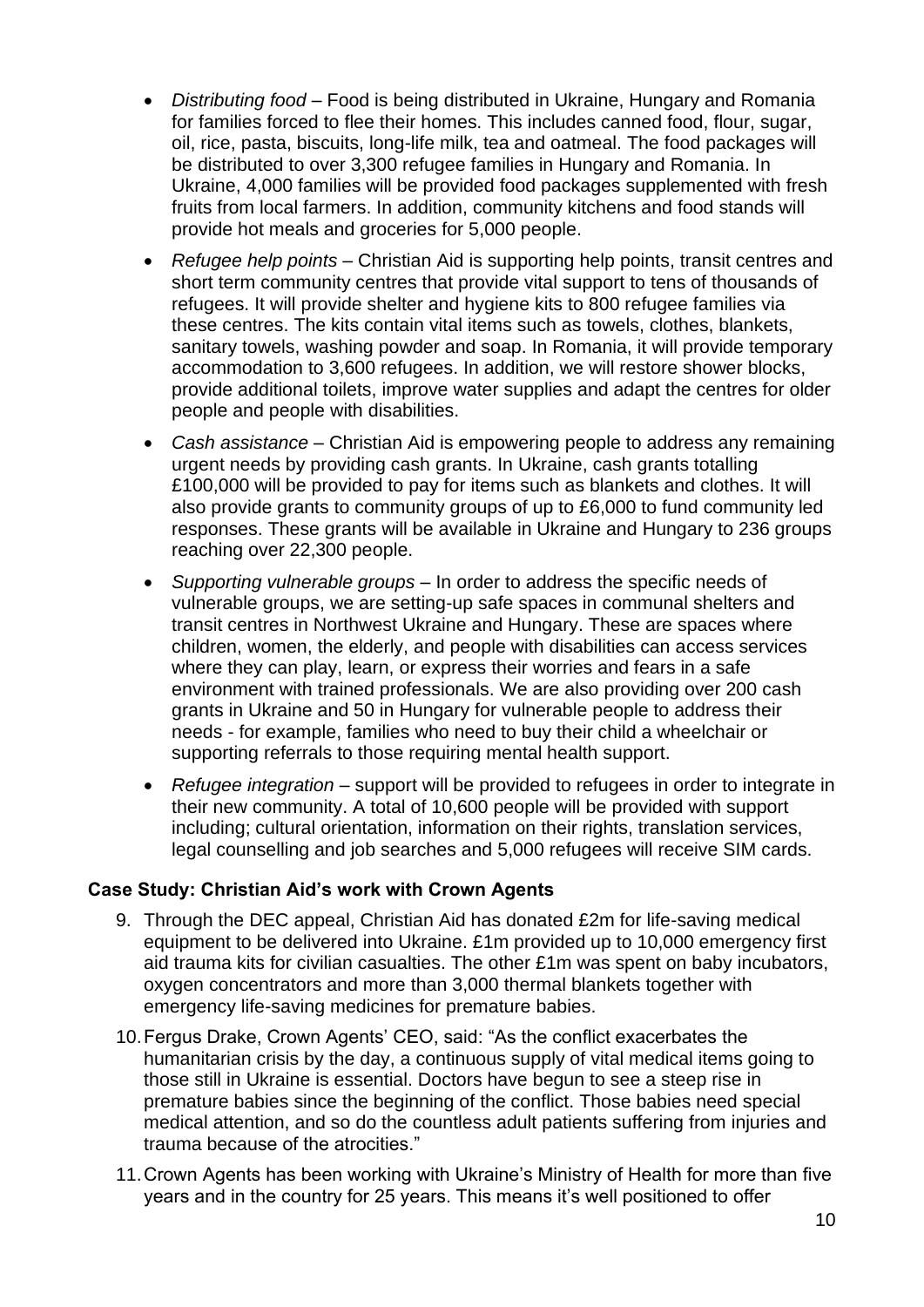support inside the country. The Ministry has kept in constant touch with them, sharing details of the medical equipment they require.

12.With the extra funding from Christian Aid, Crown Agents can now add more urgent items to its critical response. This will reach beneficiaries as soon as possible due to its established network already set up to pass on the lifesaving supplies.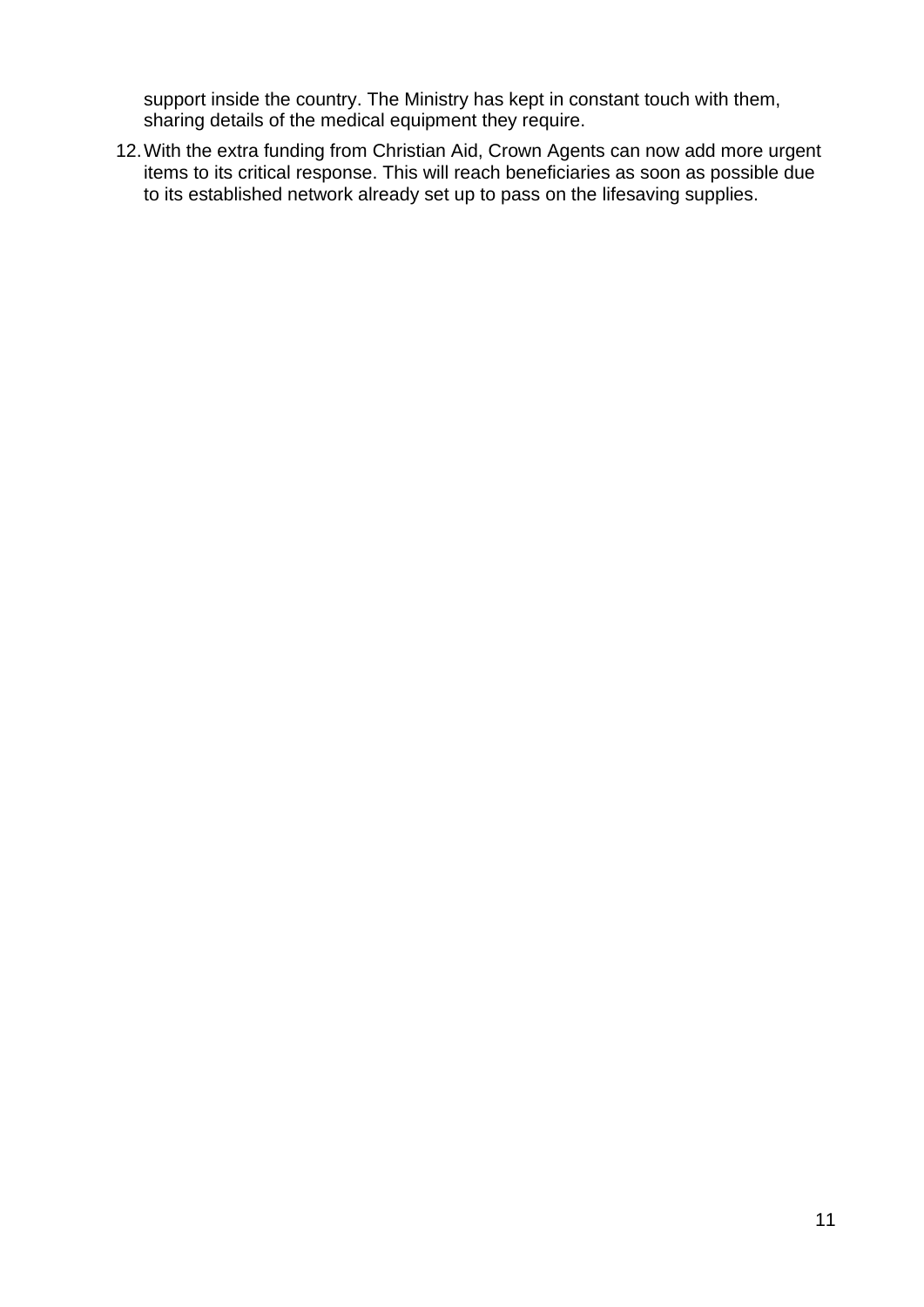1. USPG and the Diocese in Europe have committed to responding to the conflict in Ukraine, both to the immediate humanitarian need within Ukraine and in the neighbouring countries, and the medium and long-term response and activities of Anglican Chaplaincies across the Diocese in Europe.

# **Donations received**

- 2. To date (27th May) donations to the Diocese in Europe's Ukraine Appeal currently total £348,993 and have come through two main channels:
	- The Bishop's Lent Appeal in the Diocese in Europe. This has raised £112,993. This is around 5 times more than such appeals normally raise.
	- USPG/Diocese in Europe Appeal. This has raised £236,000 (inclusive of gift aid). Most of this money has come as the result of individual donations, primarily from the UK, including generous personal donations from a number of bishops within the Church of England. However, we have also received £67,670 from churches, including donations of £3,479 from the NSKK (with a significant donation from the Diocese of Osaka), a donation of £1,000 from the Church of Bangladesh and a significant number of donations from congregations in the Episcopal Church in Florida.

## **Grants**

- 3. Funds from the Appeal are going to support:
	- Ecumenical partners of the Diocese in Europe, who are well positioned to provide humanitarian relief to those within Ukraine and to Ukrainian refugees in neighbouring countries.
	- Activities closely linked to chaplaincies and churches within the Diocese in Europe. In some cases, that is to support work being undertaken by churches and members of their congregations directly, in other cases, local charities with which the chaplaincies have existing and close working relationships.
- 4. As of 27 May 2022, the following monies have been committed through ecumenical partners particularly with the Roman Catholic and Lutheran churches:
	- *Caritas Spes Ukraine (£75,000)*

Roman Catholic NGO Caritas-Spes are a long standing and well-established humanitarian actor in Ukraine, and therefore were able to respond immediately to the conflict. Funding has contributed to a larger emergency response (with a budget of 3 Million euros between April and September 2022) which seeks to support 55,000 internally displaced and conflictaffected Ukrainians to meet their essential needs. Their work is focused on those in the most affected areas within Ukraine and seeks to provide: access to short- and long-term shelter; basic needs (food, water, hygiene, medicine); light psychosocial support activities, and information about evacuation and shelter options as well as available humanitarian aid. Caritas-Spes Ukraine provides services to those in need without regard to ethnicity, language, or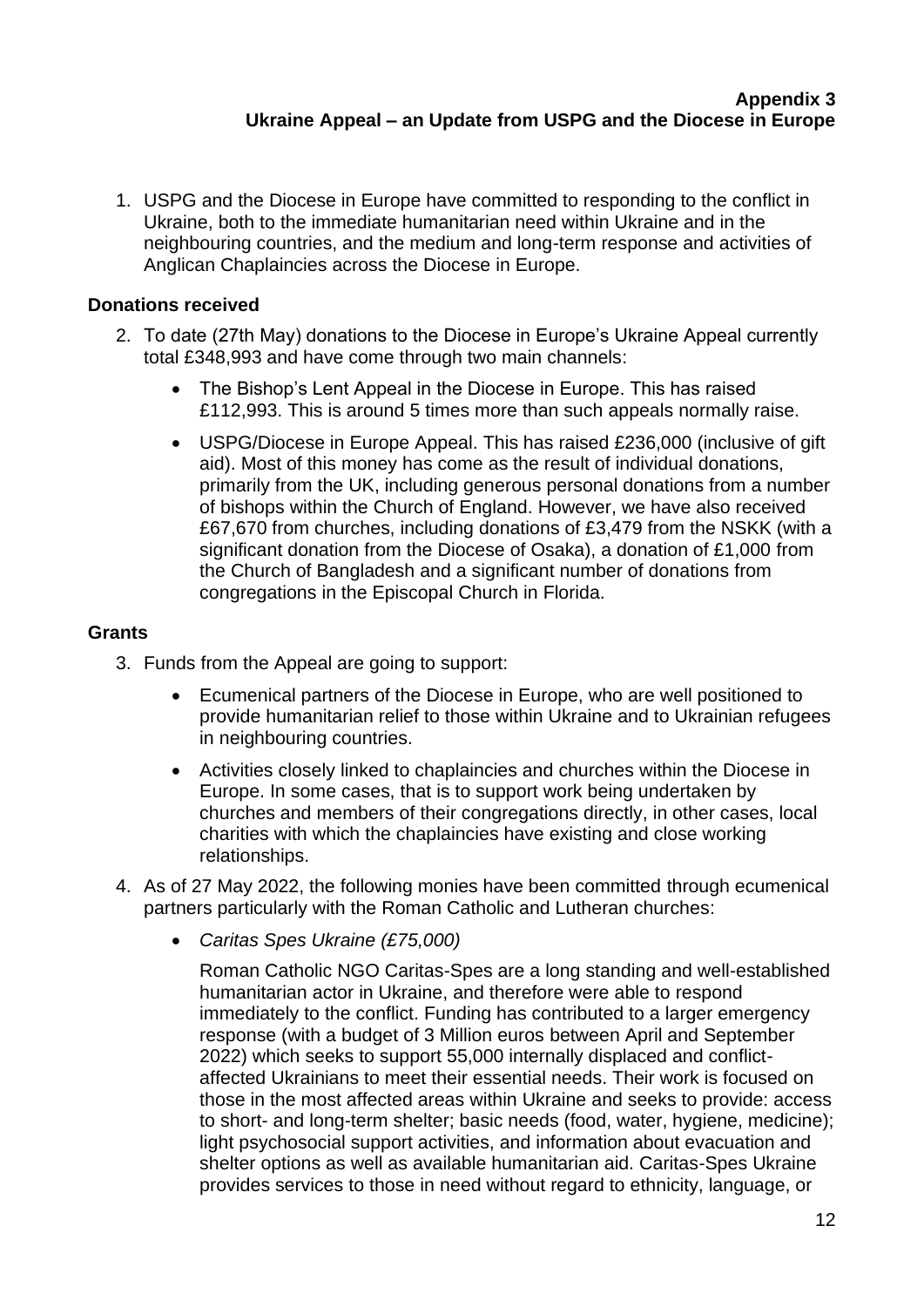religion, on a first come, first-serve basis, and with prioritization of separated families, women, and children. At this stage, £25,000 has been sent to Caritas-Spes, a further £50,000 has been authorised by the Diocese in Europe/USPG.

• *Lutheran World Federation (LWF) (£50,000)*

The Appeal is contributing £50,000 towards the response of the Lutheran World Federation divided between its direct humanitarian activities (through the LWF World Service) and through the activities of its member churches in Eastern Europe. This response supports Lutheran churches to respond effectively to the needs of refugees, internally displaced persons and other vulnerable groups. This includes: improving access to services including shelter, WASH (water, sanitation and hygiene), education as well as psychological wellbeing and protection services.

- 5. Monies have been committed Chaplaincies across the Diocese in Europe. We are working with a number of Chaplaincies across Europe as they respond to immediate needs and discern and design responses into the medium term
	- *Kosciol Anglikanski w Polsce, (Church of England in Poland), Warsaw (£10,000)*

Accommodation and food for refugees in Warsaw awaiting visas to enter the UK under the Homes for Ukraine scheme. These activities are being undertaken in partnership with Warsaw Rotary Club and Love Bristol. It is strongly anticipated that more funds will be necessary, especially for families with small children who have to physically come to Warsaw to visit the UK visa processing centre. Some of these funds may be spent on flights to the UK.

• *St Margaret's Church, Budapest, Hungary (£5,000)*

St Margaret's has established partnerships with a number of organisations in Budapest. We have already supported a partner Next-Step Hungary who are providing food and domestic needs of refugees from Ukraine. Next-Step has a particular focus on supporting third country nationals who are not granted the rights to benefits form the state and whose already precarious pre-war financial resources have been exhausted and stretched to the very limits. This programme supports between 50 to 200 new arrivals from Ukraine on a weekly basis. Conversations are ongoing regarding financial support to two other projects: the provision of accommodation with the Menedékház Foundation and an emerging 'The Next Generation' Day Care programme. It is expected that more funds will be distributed here.

• *Other Chaplaincies in Eastern Europe*

Conversations and plans are developing with St Saviour's Church in Riga, Latvia, St Nicholas Anglican Church Helsinki, Finland and the Anglican Church of the Resurrection in Bucharest, Romania. We anticipate sending funds in the coming months.

### **Summary**

6. The Ukraine response has generated £348,993. Whilst donations will continue to come in, it is anticipated that the total sum of further contributions will be modest and not more than 20% of the current total. Currently £140,000 of the £348,993,